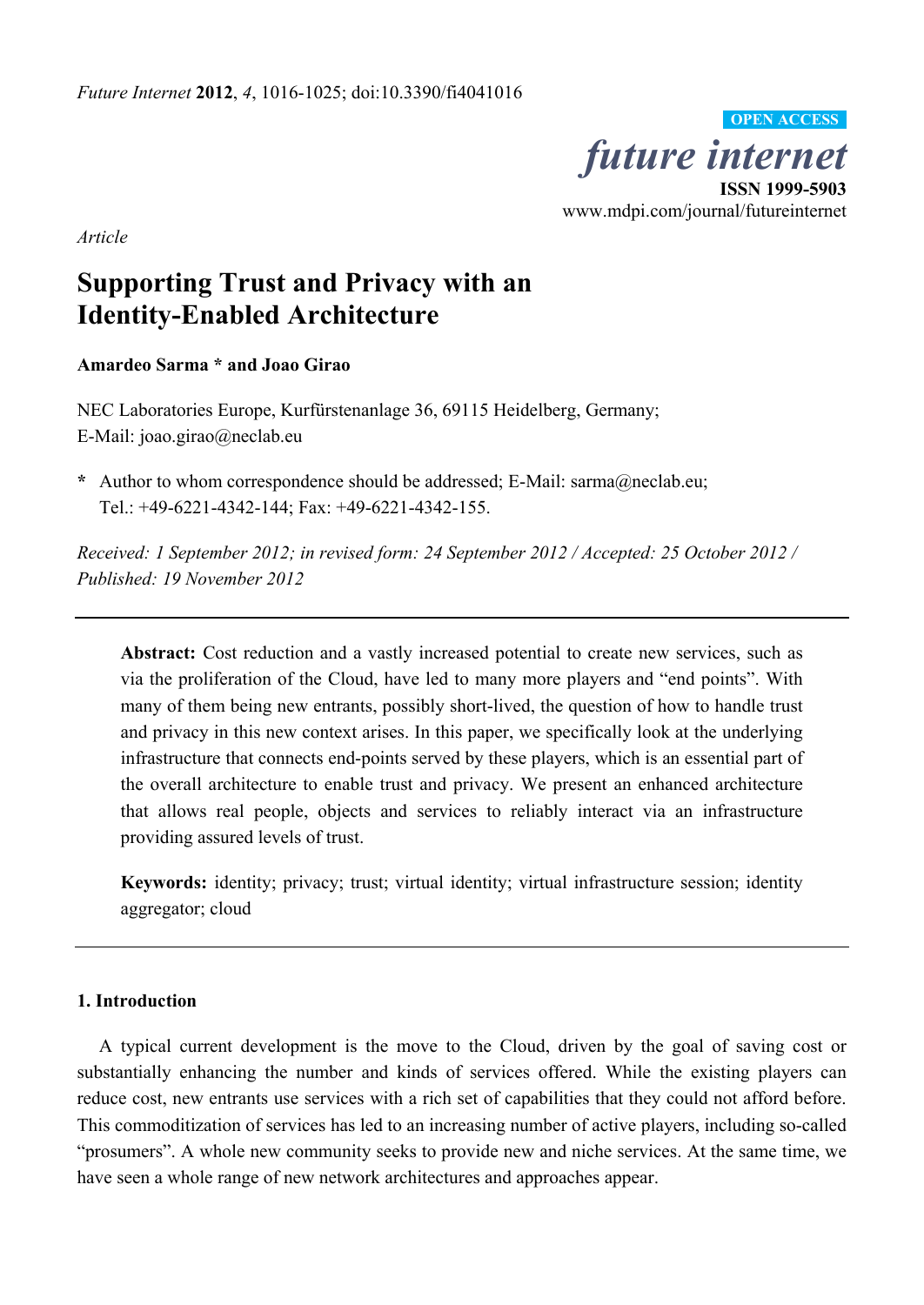This has however come at a cost: moving computation and storage outside the domain of the company, or even from the average user's home, means that we need to "trust" that those running these services behave as is expected and do not misuse the outsourced resources. There will be a wide range of trust levels, including both established players with a track record and initially untrusted new entrants, who may come and go quickly. Even these must have an opportunity to succeed in the future digital environment. New architectures to handle trust in a heterogeneous environment will be needed. In this context, Security, privacy, trust and identity are strongly interrelated.

The paper presents an enhanced security, privacy and trust architecture supporting the flexible integration of independent third parties building upon work done in the EU projects SWIFT [1] and Daidalos [2], in particular its concepts of Virtual Identity and Identity Aggregator or Broker, but going beyond using new approaches which support stronger notions of trust. It deals with both infrastructure and service aspects. The architecture supports an identity-enabled Future Internet and encompasses both control and management functions. The target of the architecture is to make real people, objects (things), as well as services the end-points of communications. The heterogeneous infrastructure, to which these end-points are connected, should support awareness and control of trust levels, as well privacy, and thus support the privacy and trust levels of services and applications.

People are now used to using digital identities to access networks and services, either via user name and password combinations, or via (U)SIM cards. Not quite as common is the use of digital certificates. With the upcoming Cloud environment, the number of distributed digital identities per person is exploding and becoming unmanageable. This is accompanied by a fragmentation both regarding the technologies used and underlying methods of use. From the usability point of view, we need to allow applications using a specific identity solution and technology to connect to applications and domains that use different identity technologies. These issues have been addressed e.g., by the identity aggregator approach in SWIFT.

The paper is structured as follows. Section 2 shows the general problems that exist today and shows link to how related work has addressed the problem. Section 3 shows the proposed architecture. Section 4 illustrates an example scenario. Section 5 concludes the paper with a summary.

#### **2. State-of-the-Art and Related Work**

To be able to ensure reliable and trusted communication and use of services, we need to be able to control what happens both in the infrastructure and for the end points, services for example. Regarding the infrastructure, trust has been focused on security measures, e.g., dealing with securing individual channels via IPSEC or through end-to-end SSL encryption. Network Address Translation (NAT) has addressed network autonomy and security by decoupling the internal network from the Internet [3]. Approaches such as HIP (Host Identity Protocol) have separated identification and identities from the addresses (locators) that point to where a device is attached. HIP uses cryptographic host identifiers with a global name space between the IP and transport layers [4]. The EU FP6 Ambient Networks project is based on such a separation of locator, identifier and administrative domains [4,5]. Related approaches are PONA [6] and MILSA [7]. Some have suggested completely eliminating layering [8] to overcome layering violations of the TCP/IP architecture. Others adopt a content- or information-centric approach [9,10] connecting information consumers with information producers. Building on this work,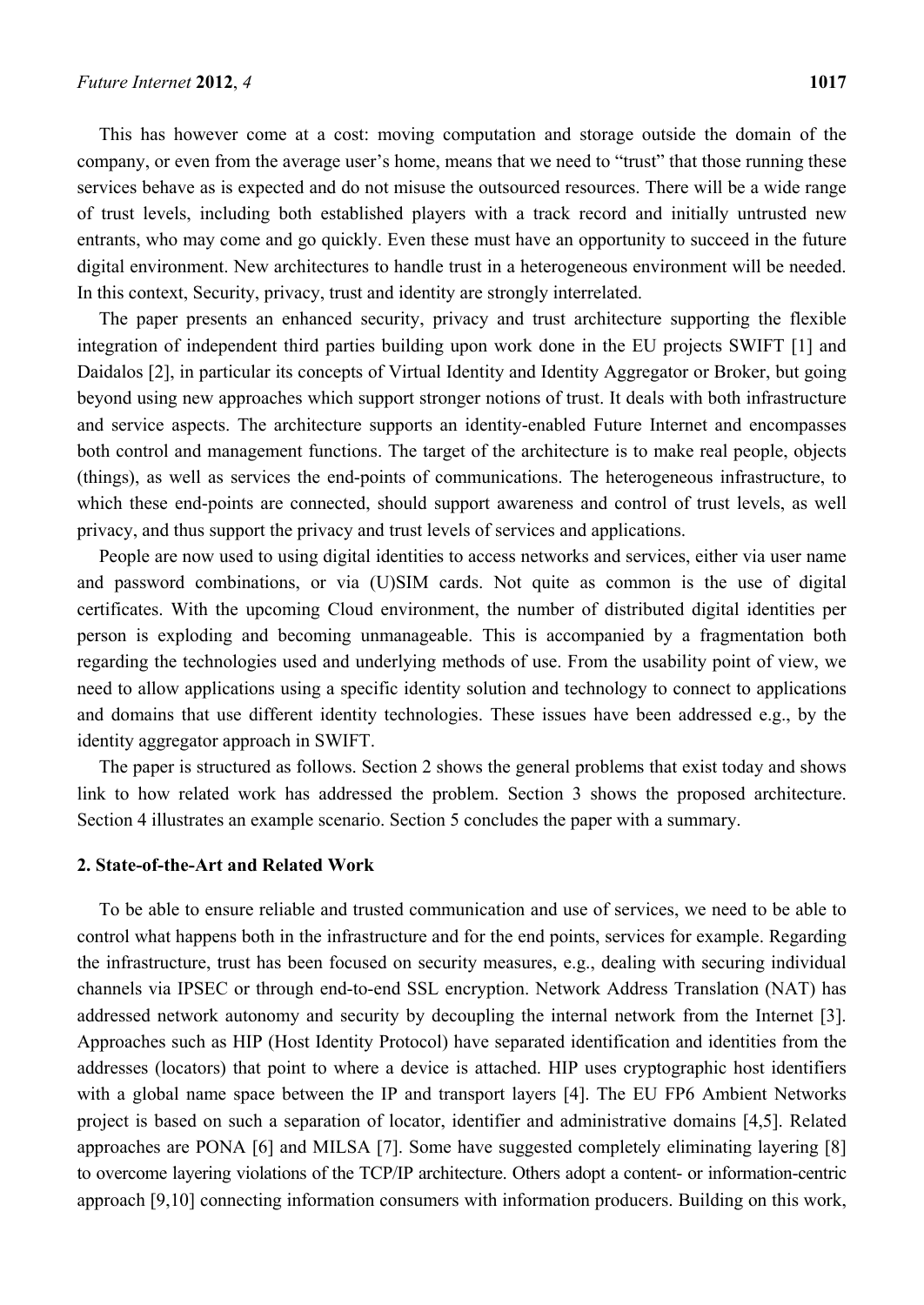our goal on the infrastructure side is to enable reliable Virtual Infrastructure Sessions (VIS) connecting two or more end-points of the communication, represented by virtual identities as defined in SWIFT and Daidalos, to support privacy, with an architecture that allows us to control and understand trust related to the infrastructure and the end-points. We have not specifically addressed solutions, such as U-Prove and IDMix from the EU projects ABC4Trust or Prime/Primelife. These address privacy in the context of services and applications, not the network or the infrastructure. They may thus be seen as complementary or orthogonal approaches to the one described here, see Figure 1.



**Figure 1.** Supporting trust and privacy via the infrastructure.

Much work including in standards has been done on the identity side of things. ITU-T Recommendation (X.1250) on global identity management [11] defines identity as the "Representation of an entity (or group of entities) in the form of one or more information elements, which allow the entity(s) to be uniquely recognized within a context to the extent that is necessary (for the relevant applications)." For privacy, we need to handle (and restrict) Personally Identifiable Information (PII), which is "the information pertaining to any living person which makes it possible to identify such individual (including the information capable of identifying a person when combined with other information even if the information does not clearly identify the person)" [12]. More on the application and end-point side, federated identity management systems are based on the SAMLv2 [13] Liberty Alliance [14] and Shibboleth [15] models, that support identity management, authentication and authorization. We differentiate between an identifier and an identity that includes attributes of the entity to enable communication between endpoints based on identifiers, possibly pseudonyms, as well as attributes, such as connecting with any entity with the property representative of bank x (not necessarily human). The use of pseudonyms and attributes help making identification more difficult.

### **3. Proposed Architecture**

The Internet was designed as a support infrastructure to allow people to communicate freely when the computer was on its way to become the preferred tool to handle all sorts of information about people, public records, enterprise data, medical, things. Barriers to finding information have been torn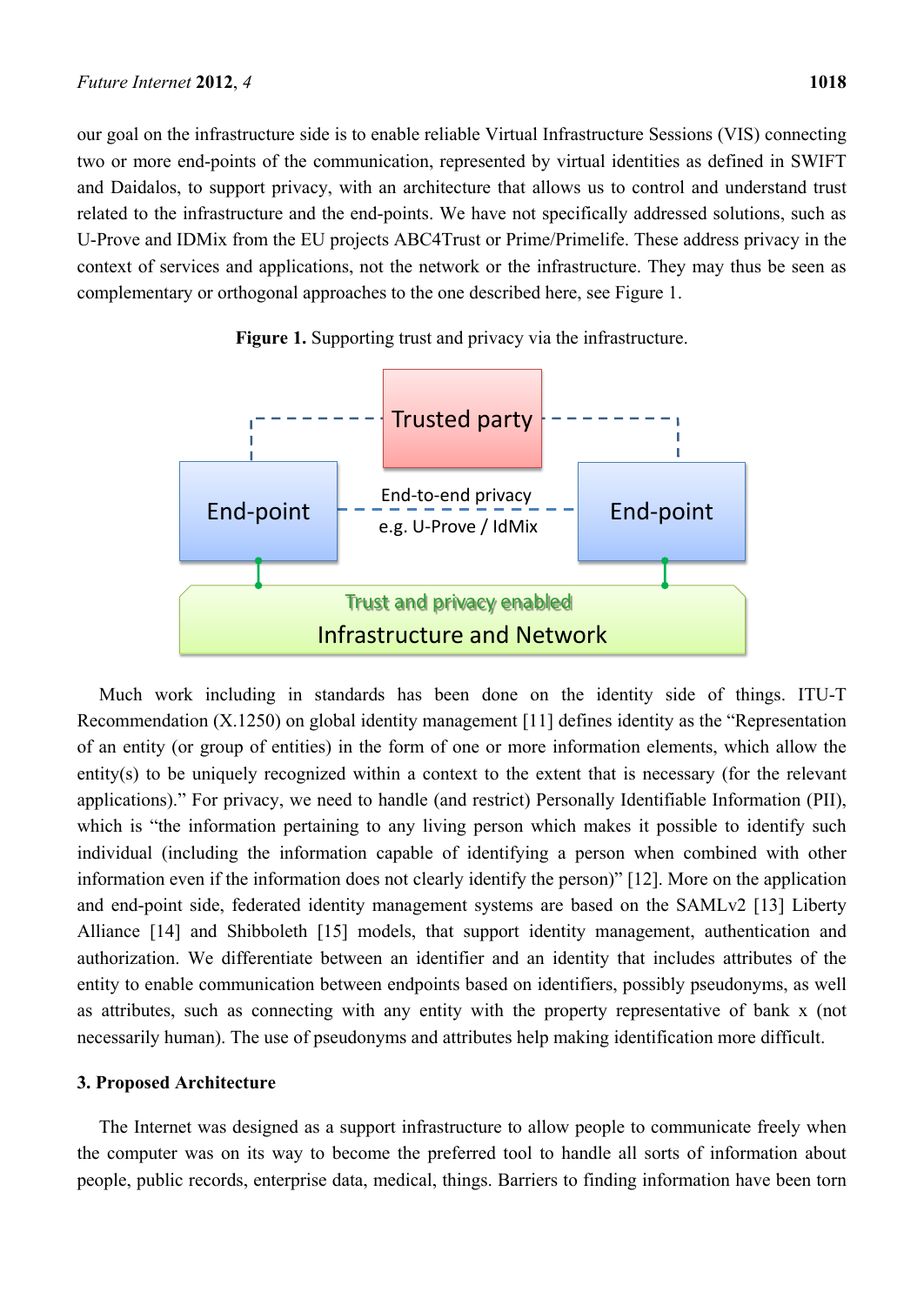down, and the Internet has moved to the center of business, social, educational, cultural and global issues.

Along the way, we have neglected why we needed an Internet in the first place: for people to communicate. The Internet became the storage place for information, the infrastructure to where one plugs to and, inevitably, the bottleneck of our communications infrastructure. Because we see this Internet as an abstract entity to where one "plugs-in", it has become increasing difficult to scale services to the billions of users and their digital entities that the Internet will hold and serve.

We propose a different approach to the Internet based on previous work [16–19]. If we go back to how we started this discourse, the Internet is for people to communicate. They may be communicating in real-time or over-time. They may be using writing, speech, video, pictures, documents which include graphs and tables. They may be doing so in a business context, social context, for entertainment, for medical reasons. They even may be doing all these things at once, but all the information, data, they put in will only make sense in two contexts: their own and whoever receives it. Our approach is to design a Next Generation Internet, one which conceptually starts at the user consuming a service, identified and addressed by a virtual identifier acting as a portal to all the services the current Internet supports, and more. Our approach is to create a scalable digital communication infrastructure which mirrors the structure we have always had in the real world: people talking to people, objects, and in general digital identities communicating with each other.

To bind these concepts together, we have created a concept called Virtual Infrastructure Sessions (VIS). A VIS is a channel over which one or more (virtual) identities communicate. It encompasses all the levels from application to transport necessary to transmit bits from one identity to the other and also the purpose for that communication. We distinguish between three parts: the virtual identities, which mark the endpoints and support privacy, the intent, which determines the purpose for the communication and the VIS, which is the channel over which communication is achieved. The intent is an abstraction of what some entity wants to do, such as a user wanting to make a phone call to some other user, or a user wanting to download some specific information, which brings the virtual identity and the VIS together for a specific purpose.

In most ways, the VIS can be seen as having the same properties as an identity. It can be identified, most times differently depending on the administrative domain and the level at which it is being addressed, it can be manipulated by a control layer, which permits functions such as connection establishment, the addition of identities to the communication and the query of parameters of the communication to be performed and it aggregates the same properties of security and privacy normally attributed to identities: authentication, authorization, minimum disclosure and trust.

#### *3.1. Architecture Description*

For us to get a better understanding of how the concepts of Identity and VIS can be instantiated in the existing Internet architecture, we propose the following separation of functions into three levels: Application, VIS and connectivity. Figure 2 describes the proposed alignment for these interfaces or APIs, which builds on ideas developed for MANA [20].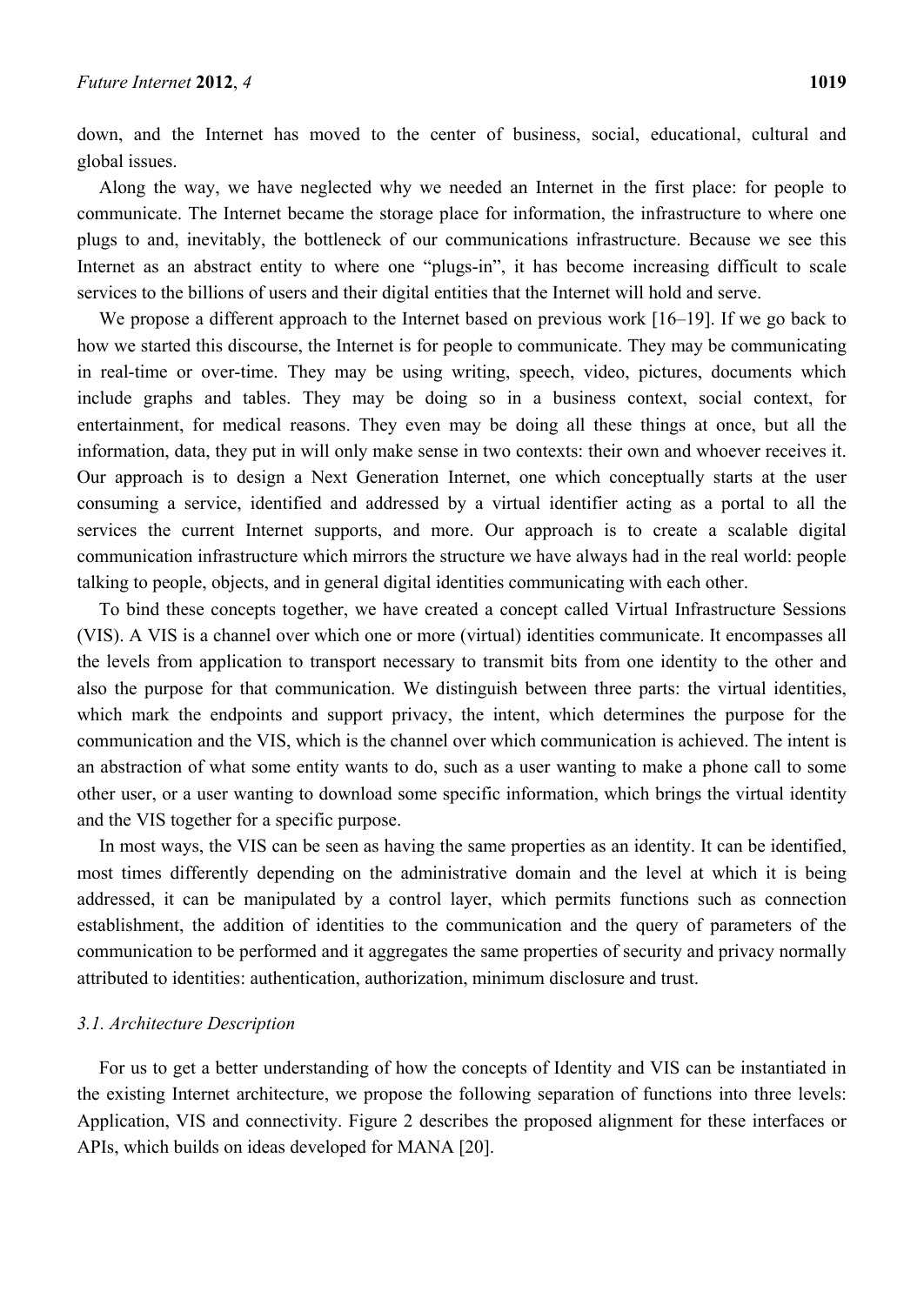

**Figure 2.** Future Internet identity architecture using Virtual Infrastructure Sessions.

The first step for session establishment is the discovery of the identity or identities we want to communicate with. Much like the Internet today, one can assume that discovering the domain name of a service endpoint can be done through the use of search engines or through assumed prior knowledge (e.g., google.com). The domain can then be used to identify a specific identity in the domain using a lookup mechanism such as a directory. We believe that for the purposes of the architecture, such mechanisms can be varied and heterogeneous, which is also why we do not offer further details about its instantiation in this paper. It is important at this stage that the result obtained from the lookup be compatible with the Identity Management (IDM) system. This is usually not a problem since most IDM systems are identifier agnostic. Once the identifier is obtained, a second discovery mechanism, at the connectivity layer can be used to find a path or route to the endpoint based on the context of the communication.

#### *3.2. Virtual Infrastructure Session*

The VIS is created as soon as the endpoints and intention are known. It offers a distributed querying and control layer distributed across the different domains which functions like an Identity Management system. Identifiers are mapped according to the domain and layer of the request. A URL might become an IP or a MAC address depending on the layer at which the data is indexed. The advantage of this system is that it is agnostic to the protocols offering a general purpose API to deal with data about a communication at all levels. In sum, a VIS has an identity of its own. Below is a description of the interfaces and their main functions:

**Application (Alpha) API:** The alpha API provides applications with the controls to create new VISs, populate them and use them to transport data at an application level. The API uses the identities and intents, together with the context of the access to provide discovery and session setup.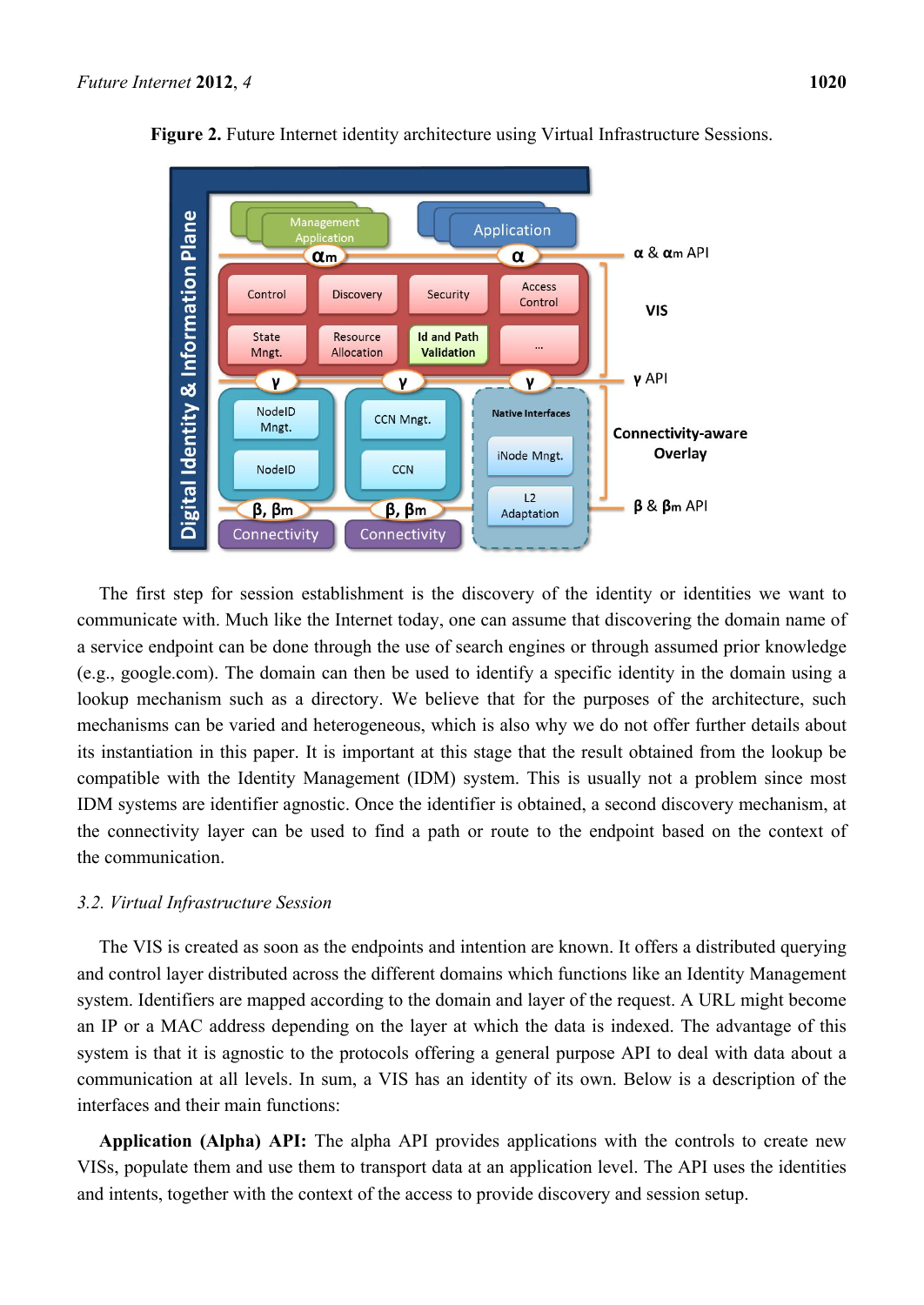**Control (Gama) API:** This API provides VIS with a mechanism to interact with domain specific control layer. For example, it could be used to setup QoS or pinholes to allow for traffic to traverse across domains. Since our architecture could potentially use many different types of transport, the API ensures compatibility between Internet, Content Centric Networking, NodeID, *etc.* In some extreme cases, there might be no Beta API since the transport layer supports this architecture natively.

**Transport (Beta) API:** In cases where transport is not native, this API ensures the communication and abstraction between the different control layer protocols and the actual transport.

Each of these APIs vary from simple to complex depending on the functions to be supported, and are designed to be open for future extensions. The intention is to reuse existing protocols and standards as far as possible and only extend these when needed. The overall architecture may thus also be seen as a framework that encompasses the existing state of the art.

#### *3.3. Privacy and Trust Support*

One of the key motivations behind this architecture has been to enable privacy and trust. This done via two means:

Identity Validation Component: The VIS has an identity validation component owned by specific provider that validates identities, which may not go as far as identification, but may be content with the validation of attributes or claims that the end-points must fulfill. The provider is thus able to assess whether or not the end-points are valid, thus providing an important barrier to phishing attacks. Of course, this depends on the provider itself being trustworthy and certified. This validation component will communicate via the Alpha API, is designed to communicate with a wide range of Identity Management systems, and is open to enhancements to cope with new developments in Identity Management. Validations are performed using Identity Management protocols that guarantee privacy e.g., using pseudonyms. To each identity in a domain, a different local identifier is used and mapped at the borders using a name resolution mechanism built into the IDM platform. A partial recovery of the data and identification of the user can be perform by the correlation of the pseudonyms at the different domains, which allows for legal interception and fulfills other regulatory requirements without compromising privacy on the day to day operations. Attribute based access control will support the setting up of connections.

Path Validation Component: Not all the routers and nodes that are used by the VIS are necessarily owned by the provider of the VIS. This component will communicate via the Gamma API and need to check the identity of the nodes and their trustworthiness. As above, Identity Management protocols will be used to negotiate the security parameters related to the VIS for each particular communication. Identities of the network entities of a VIS, and their policies, are parameters that will need negotiation. Based on these results, the setup of the VIS will adjust which nodes have access to the transported data including end-point addresses, and which do not. As the internal end-points of the VIS themselves may not be (fully) trusted, the user will be notified about the level of trust that should be assumed and what levels of assurance exist.

For both the trustworthiness of end-points of a communication, e.g., services, as well as for the trustworthiness of internal nodes and routers, hierarchical schemes, such as via certification authorities, as well as reputation systems may be used, such as those proposed in [21]. Security functions will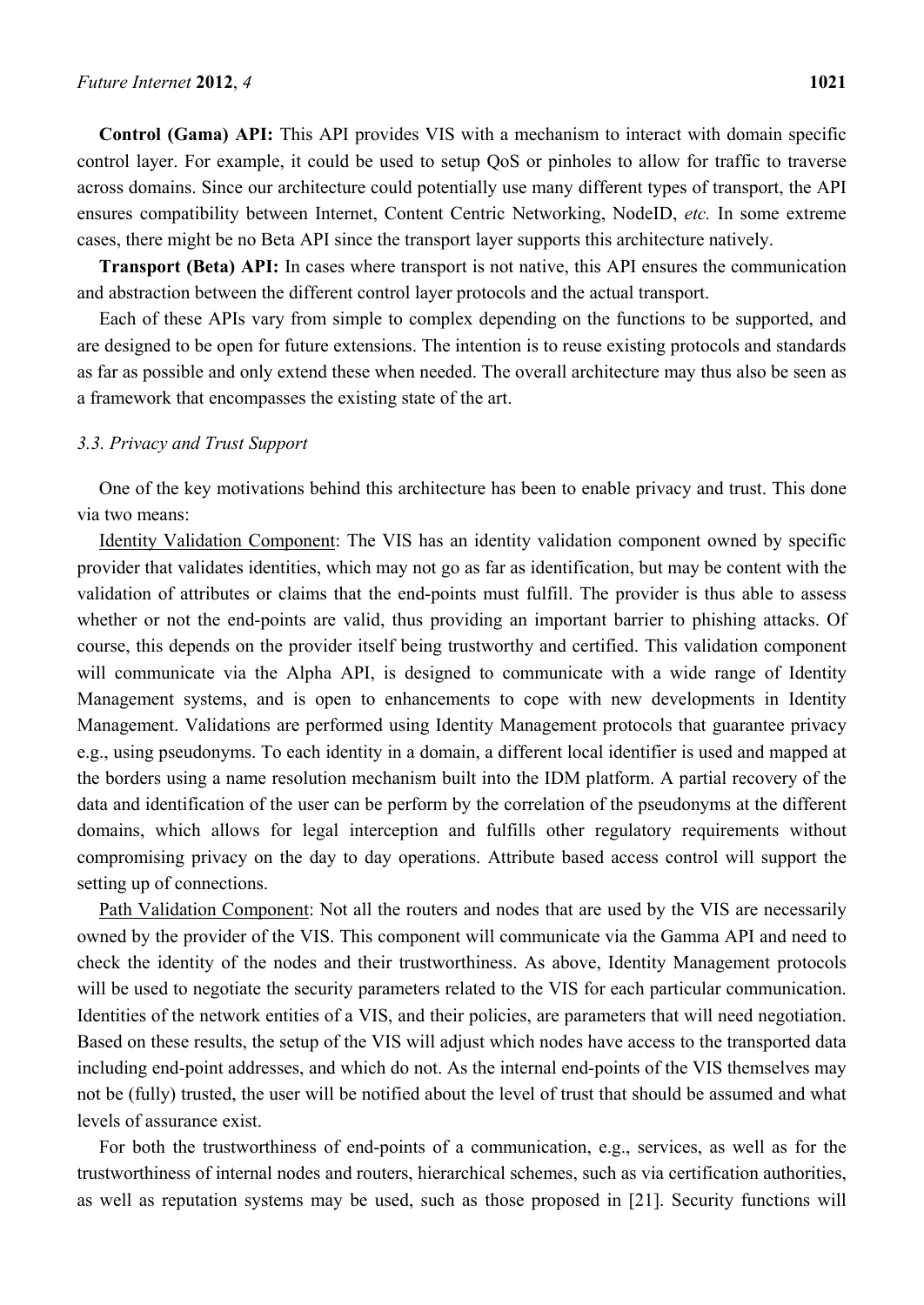ensure the necessary privacy, and prevent an uncontrolled disclosure of identity data. Cryptographic techniques regarding private information retrieval may be applied [22,23].

While we have focused on the privacy and trust components, others will be supported, see Figure 1, such as dealing with access control and resource allocation, both of which are not dealt with here.

## *3.4. Security Enforcement*

The VIS provides the interfaces both for the network, service and discovery components. In this architecture design privacy is intrinsically dealt with by creating the separation, or in some cases distributed, of the knowledge of identities, intents, networks and service operations. In this architecture, different layers behave independently but share a VIS. In addition to its role of providing a privacy layer, the VIS is also a point for policy enforcement and allows for fine grain control on discovery and access to information about the VIS based on identity or intent information. For example, the VIS can be setup in a way that the separation of data ensures the communication between participants remains anonymous; while preserving the right to be part of the VIS through the identity layer (and associated credentials).

# **4. Illustration of the Architecture Using a Simple Scenario**

Let us imagine the simple scenario depicted in Figure 3, where a user would like to contact his bank. Currently, this would entail searching for the bank URL, navigating the site, browsing the website for the correct contact information and then starting a new application to contact either via email or phone. With our proposed architecture, the following steps would be taken after the user declares his intentions and communication partner:

- 1. The identity of the bank is discovered using a search engine or through prior knowledge of a domain name or URL. Thanks to the link between the user's identity and the context of the communication, the bank identity might actually be retrieved from the user's profile. In this case, the user would only have to reference "bank" or any other generic identifier for the endpoint.
- 2. The bank domain is contacted by the discovery process to resolve the contact endpoint based on the context and intention: e.g., if the intention is to perform a voice call, the identity of the closest branch level 1 support would be returned.
- 3. The VIS is created and the identities of the endpoints, together with a set of local domain identifiers, are provided at the domain level of the communicating entities.
- 4. At the domain level, routes or paths are configured to connect to the next domain until the identifier corresponding to the other endpoint is reached. Each step involves the VIS APIs to ensure the data is accessible by all levels and domains (depending on authorization).
- 5. The endpoints establish a secure channel based on the keys corresponding to the identities and, if necessary, using the IDM system as a trust bridge.
- 6. Now the service is ready to be provisioned and the VIS can be adjusted to support any number of future applications or identities related to the intent.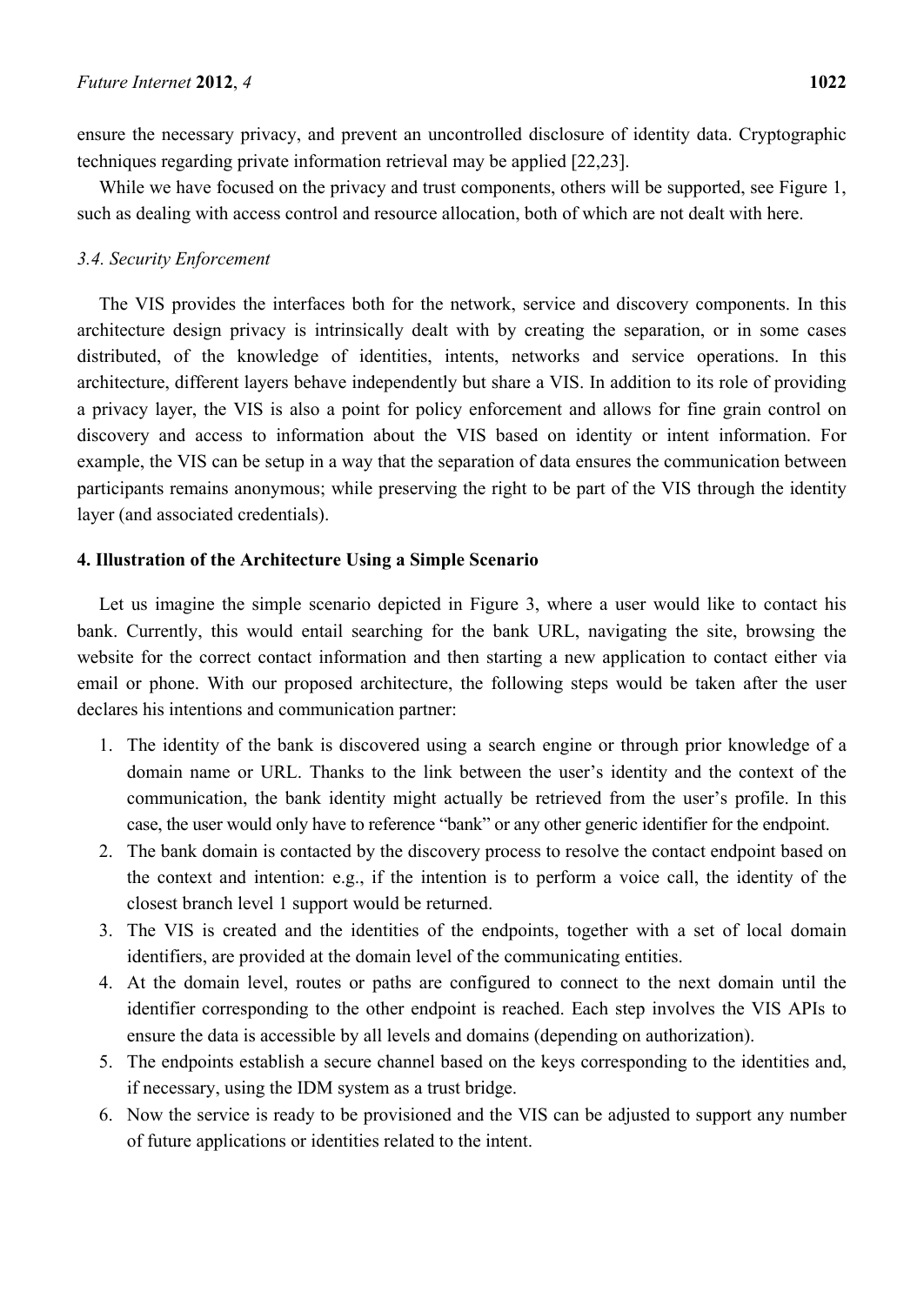



In a similar way, this mechanism can be used to contact any other number of entities simultaneously focusing on the endpoints and on the channel for the communication as a part of the identity of the participants. Also, the approach is not restricted to the entities being human. Objects or things may want to set up a communication completely without human intervention, with "intentions" that have been programmed into them. The same applies for autonomous software entities and services.

### **5. Conclusions**

A large amount of effort has been put into identity management and the federation of such systems, and a large number of solutions exist today. However, some of the fundamental problems related to being able to trust both the infrastructure and the end-points at the other end remain inadequately addressed. For many applications and scenarios, this may be the blocking factor that differentiates success from failure. We have presented an architecture based on Virtual Infrastructure Sessions (VIS) that allows for a flexible build-up of a trusted connectivity between 2 or more end-points. The architecture provides a more controlled way of ensuring reliable connectivity without linking a lot of the data or identities, supporting privacy, while at the same time ensuring via security mechanisms that control the VIS that the sessions can be trusted and are not susceptible to be hijacked via man-in-the-middle attacks. Thus both privacy and trust are supported.

This paper has consolidated some of the findings of the EU projects SWIFT and Daidalos and enhanced the architectures developed there to cope with supporting trust and privacy from the infrastructure. It goes well beyond the contributions of these projects, since it takes a more consistent view on how identities can be used beyond the endpoints, and establishes a perspective on how communication can be perceived both from the endpoints and the nodes in between. Potentially, this approach can lead to more intelligent networks with reduced control messaging and a more coherent cross-application protocol stack. We will work on validating this architecture via new projects, such as EU FP7 ATTPS, which will be building the infrastructure for trials. In this context, we will also need to focus on a range of possible attack scenarios to ensure that the claim of support of privacy and trust is actually validated.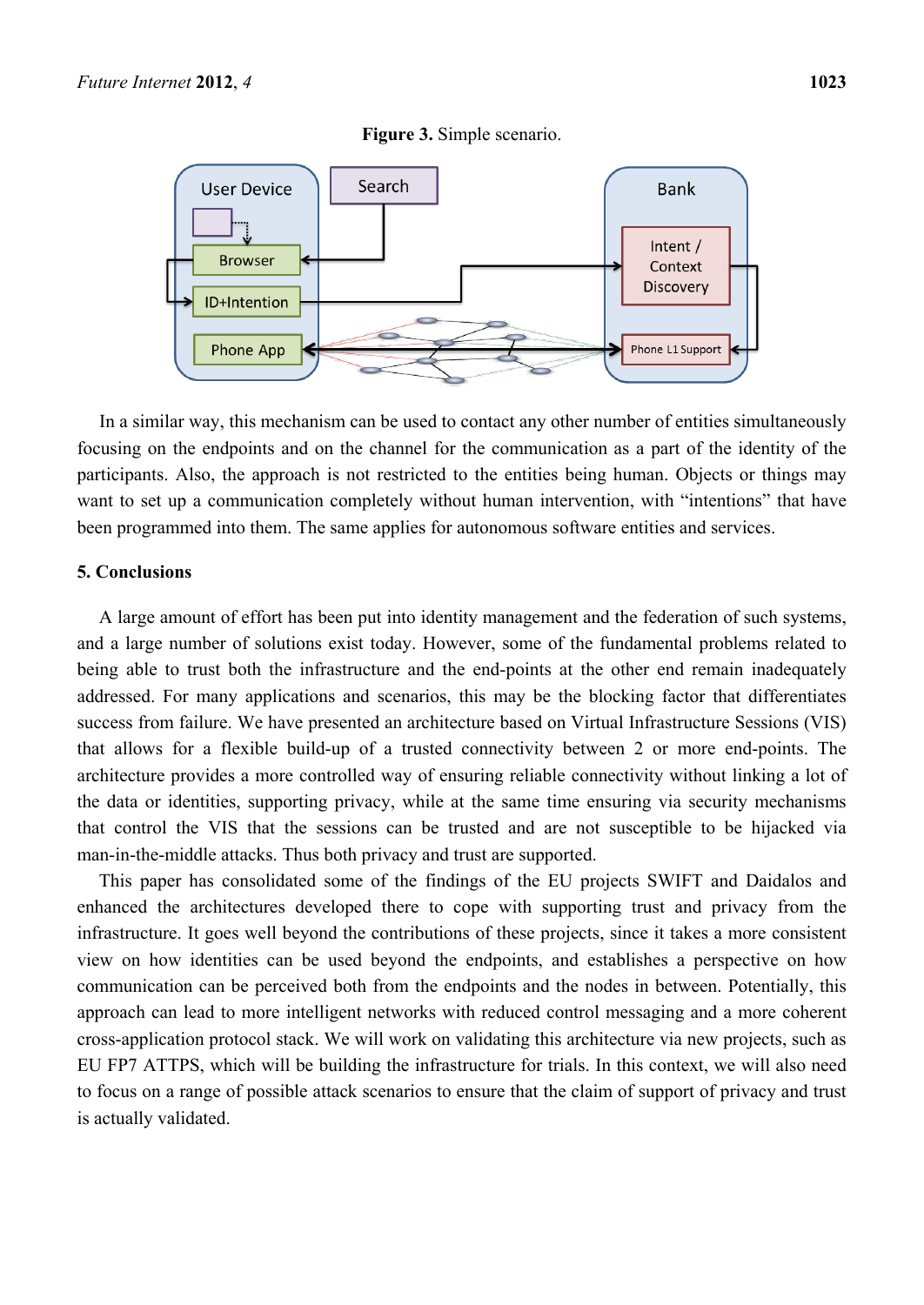## **Acknowledgments**

We express our thanks to the partners of the SWIFT and DAIDALOS projects, where a lot of the groundwork was done. We also thank the colleagues with whom we have collaborated with in writing several EU Call 8 proposals, where we gained useful insight into the challenges of providing privacy and trust of the Future Internet. In particular, we would like to thank Antonio Skarmeta, University of Murcia, for many fruitful discussions in the context of developing such new architectures.

## **References**

- 1. SWIFT Project. Available online: http://www.ist-swift.org (accessed on 8 November 2012).
- 2. Daidalos Project. Available online: http://www.ist-daidalos.org (accessed on 3 May 2011).
- 3. Srisuresh, P.; Holdrege, M. IP Network Address Translator (NAT) Terminology and Considerations. Available online: http://tools.ietf.org/html/rfc2663 (accessed on 29 October 2012).
- 4. Moskowitz, R.; Nikander, P. Host Identity Protocol (HIP) Architecture. Available online: http://tools.ietf.org/html/draft-ietf-hip-rfc4423-bis-04 (accessed on 29 October 2012).
- 5. Ahlgren, B.; Arkko, J.; Eggert, L.; Rajahalme, J. A Node Identity Internetworking Architecture. In *Proceedings of 25th IEEE International Conference on Computer Communications*, Orlando, FL, USA, 23–29 April 2006.
- 6. Paul, S.; Jain, R.; Bowman, M. A Vision of the Next Generation Internet: A Policy Oriented Perspective, British Computer Society International Conference on Visions of Computer Science. Available online: http://www.cs.wustl.edu/~jain/papers/ftp/bcs08.pdf (accessed on 29 October 2012).
- 7. Pan, J.; Paul, S.; Jain, R. MILSA: A Mobility and Multihoming Supporting Identifier Locator Split Architecture for Naming in the Next Generation Internet. In *Proceedings of Global Telecommunications Conference*, New Orleans, LA, USA, 30 November–4 December 2008.
- 8. Braden, R.; Faber, T.; Handley, M. From protocol stack to protocol heap: Role-based architecture. *ACM SIGCOMM Compt. Commun. Rev.* **2002**, *33*, 17–22.
- 9. Jacobson, V.; Smetters, D.K.; Thornton, J.D.; Plass, M.F.; Briggs, N.; Braynard, R. Networking Named Content. In *Proceedings of Fifth ACM International Conference on Emerging Networking EXperiments and Technologies*, Rome, Italy, 1–4 December 2009.
- 10. Ahlgren, B.; D'Ambrosio, M.; Dannewitz, C.; Marchisio, M.; Marsh, I.; Ohlman, B.; Pentikousis, K.; Rembarz, R.; Strandberg, O.; Vercellone, V. Design Considerations for a Network of Information. In *Proceedings of ACM International Conference on Emerging Networking EXperiments and Technologies*, Madrid, Spain, 9–12 December 2008.
- 11. Baseline Capabilities for Enhanced Global Identity Management Trust and Interoperability; ITU-T: Geneva, Switzerland, 2009.
- 12. ITU-T. NGN Identity Management Framework. Available online: http://www.itu.int/rec/T-REC-Y.2720-200901-I (accessed on 29 October 2012).
- 13. OASIS SAML 2.0 profile of XACMLv2.0. Available online: https://www.oasis-open.org/ committees/download.php/24681/xacml-profile-saml2.0-v2-spec-wd-5-en.pdf (accessed on 1 November 2012).